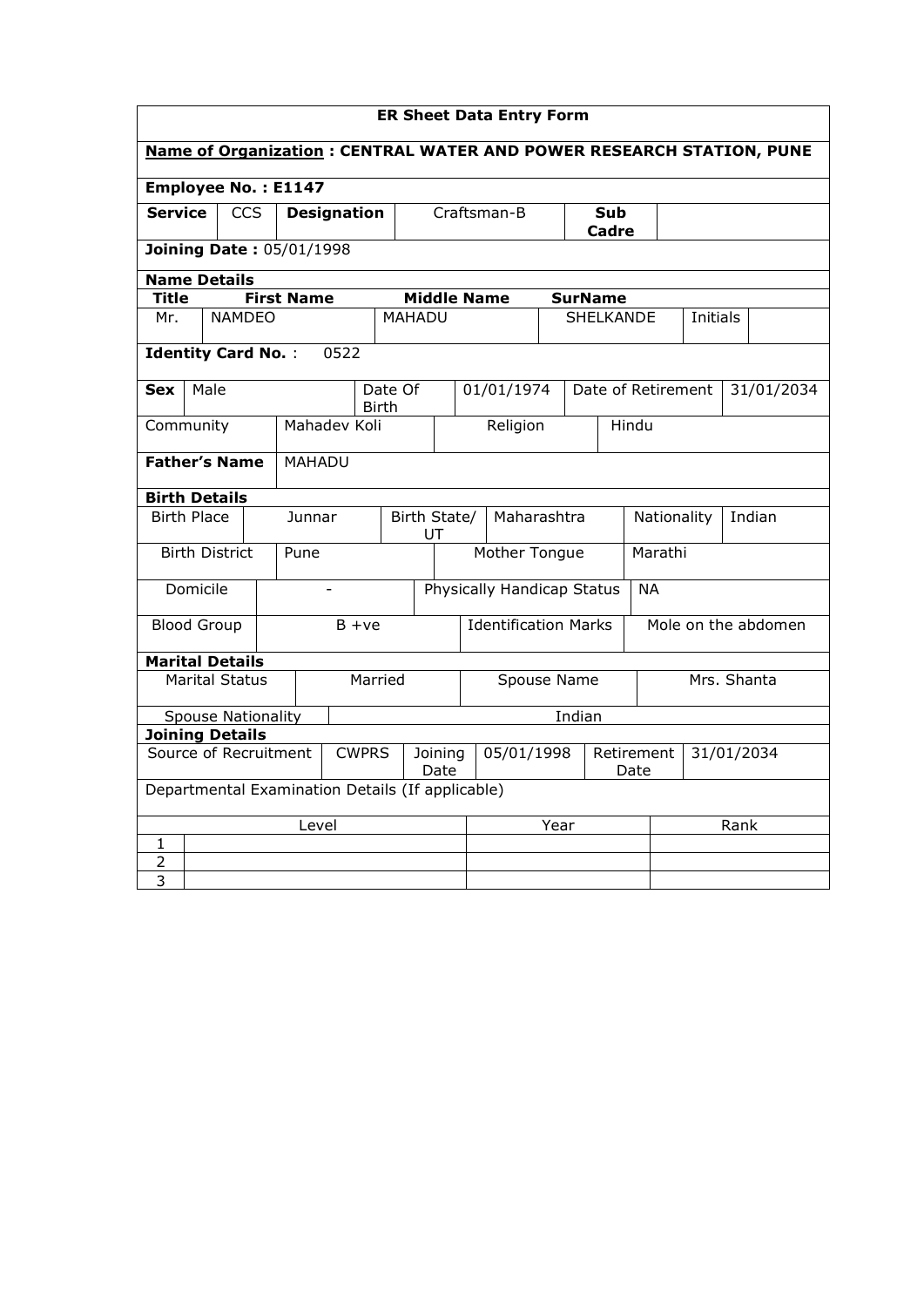| Remarks (if any)                |                  |      |              |              |  |  |  |  |  |  |  |
|---------------------------------|------------------|------|--------------|--------------|--|--|--|--|--|--|--|
| Languages known                 |                  |      |              |              |  |  |  |  |  |  |  |
|                                 | Name of Language | Read | <b>Write</b> | <b>Speak</b> |  |  |  |  |  |  |  |
| Indian Languages<br>1<br>Known  | Hindi            | Yes  | Yes          | Yes          |  |  |  |  |  |  |  |
| フ                               | Marathi          | Yes  | Yes          | Yes          |  |  |  |  |  |  |  |
| 3                               |                  |      |              |              |  |  |  |  |  |  |  |
| 4                               |                  |      |              |              |  |  |  |  |  |  |  |
|                                 |                  |      |              |              |  |  |  |  |  |  |  |
| Foreign Languages<br>Known<br>T | English          | Yes  | Yes          | Yes          |  |  |  |  |  |  |  |
| 2                               |                  |      |              |              |  |  |  |  |  |  |  |

## Details of deputation (if applicable)

| Name of the Office | Post held at that<br>time in parent<br>office | Name of post<br>(selected for<br>deputation | Period of deputation |    |  |  |
|--------------------|-----------------------------------------------|---------------------------------------------|----------------------|----|--|--|
|                    |                                               |                                             | From                 | То |  |  |
| -                  | $\overline{\phantom{a}}$                      |                                             |                      |    |  |  |

## Details of Foreign Visit

| SI. | Place of Visit           | Date of visit | Post held at             | Whether it is a          | Details of |
|-----|--------------------------|---------------|--------------------------|--------------------------|------------|
| No. |                          |               | that time                | personal or official     | visit      |
|     |                          |               |                          | visit                    |            |
|     | $\overline{\phantom{a}}$ | -             | $\overline{\phantom{a}}$ | $\overline{\phantom{a}}$ | -          |

## Transfer/Posting Detail (if applicable)

| Place | Period of posting        |                          |  |  |  |  |  |
|-------|--------------------------|--------------------------|--|--|--|--|--|
|       | From                     |                          |  |  |  |  |  |
| -     | $\overline{\phantom{0}}$ | $\overline{\phantom{0}}$ |  |  |  |  |  |
|       |                          |                          |  |  |  |  |  |

| Qualification (Use extra photocopy sheets for multi qualifications, experience, training, awards details) |            |                        |               |  |                  |  |  |  |  |  |
|-----------------------------------------------------------------------------------------------------------|------------|------------------------|---------------|--|------------------|--|--|--|--|--|
| Qualification                                                                                             |            | Discipline             |               |  | Specialization 1 |  |  |  |  |  |
| NTC.                                                                                                      |            | Mason                  |               |  |                  |  |  |  |  |  |
| Year                                                                                                      |            |                        | CGPA/ % Marks |  |                  |  |  |  |  |  |
| 1996                                                                                                      |            |                        | 73.14%        |  |                  |  |  |  |  |  |
| Institution                                                                                               | University |                        | Place         |  |                  |  |  |  |  |  |
| ITI, Junnar                                                                                               |            | <b>Technical Board</b> | Junnar        |  | India            |  |  |  |  |  |